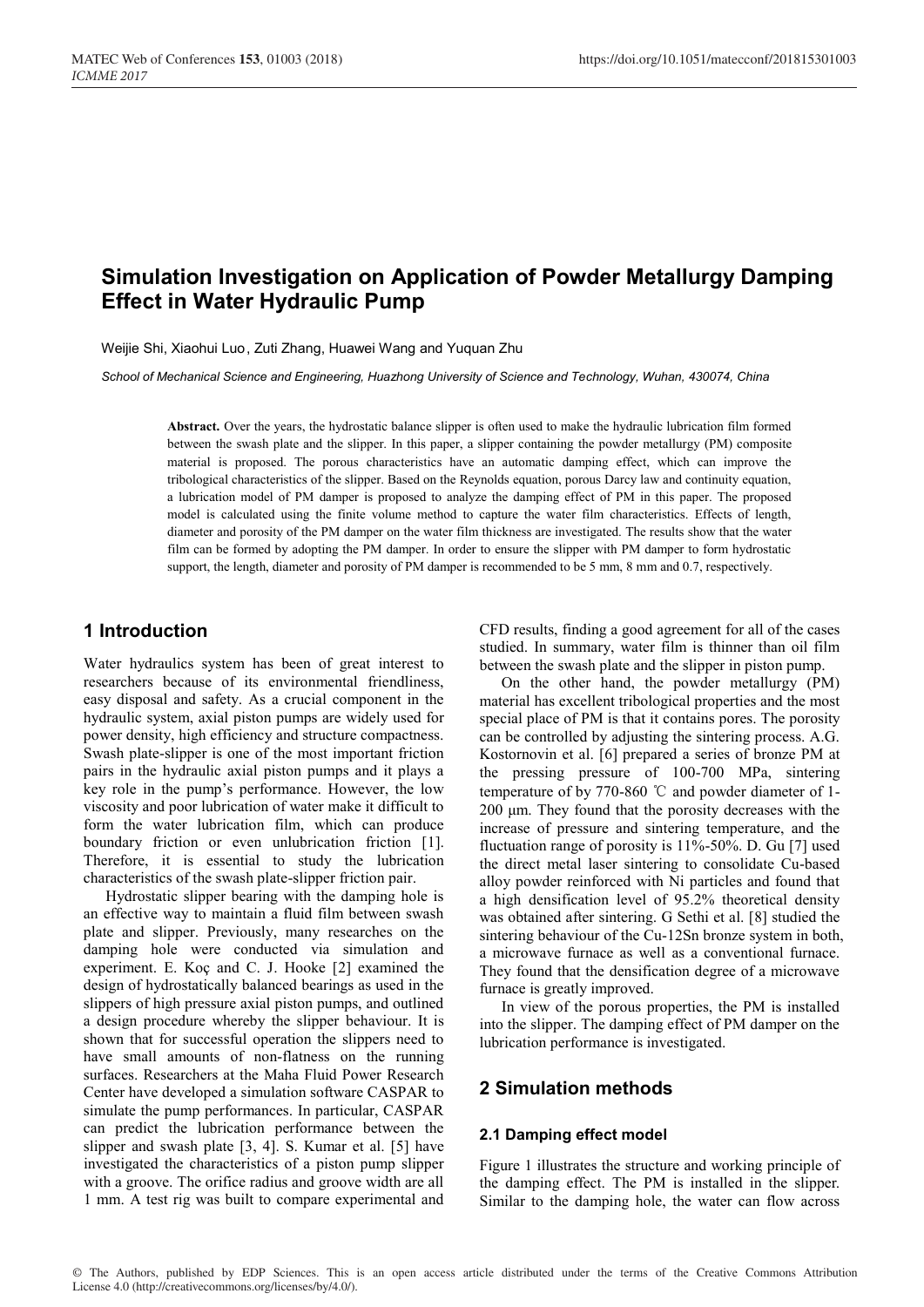the PM into the water chamber to form the water film reaction force. The reaction force lifts the slipper to avoid its contact with the swash plate. When the cylinder pressure is increased, the retain force is raised and the water film thickness is decreased accordingly. On the other hand, the flow rate through the PM damper decreases with decreasing the water film thickness. Further, with decreasing the flow rate through the PM damper, the pressure in water chamber increases, which can balance the retain force.



**Figure 1.** Structure and working principle of damping effect.

Assuming that the porosity of PM distributes uniformly, the flow velocity through the slipper can be calculated by the Darcy law

$$
U = \frac{K}{\eta} \nabla p \tag{1}
$$

where  $K$  is the permeability of the PM and it can be calculated by

$$
K = \frac{\varphi^3 d_p^2}{150(1 - \varphi)^2}
$$
 (2)

The water in channels between tows is governed by the continuity equation:



Figure 2. Calculation method of flow rate through the PM.

Figure 2 illustrates the calculation method of flow rate across the PM damper. The area of PM damper in the *x* and *y* direction is discretized using the finite difference mesh method with the *x* step  $\Delta x = \frac{lx}{M}$  and *y* step  $\Delta y = \frac{ly}{N}$ . Assuming that the Darcy velocity at the outlet of PM damper is equal at the same radius, the flow rate through the slipper can be calculated by

$$
q_1 = \sum_{j=1}^{N/2} U(M, j) \times 2\pi j \Delta y^2 \tag{4}
$$

The pressure of water chamber between the slipper and the swash plate is calculated by the characteristic equation of annular damper.

$$
q_2 = \frac{\pi h^3 (p_s - p_0)}{6\eta \ln(R_0/r_0)}\tag{5}
$$

The water through the slipper by the damper effect will flow through the annual damper into the chamber. According to the flow continuity equation, it can be concluded that the flow rate through the PM damper is equal to that through the annual damper.



**Figure 3.** Mesh partition of finite volume method.

#### **2.2 Force characteristic model**

In the simulation, the piston force generated by the water pressure is only considered and it can be expressed as follows

$$
F_{\rm b} = \frac{\pi}{4} d^2 P_{\rm b} / \cos \gamma \tag{7}
$$

Assuming that the pressure under the slipper at arbitrary point is  $p(r, \theta)$ , the water film support force generated by it can be described by

$$
F_{\rm h} = p_{\rm s} A_{\rm s} + \iint pr dr d\theta \tag{8}
$$

According to force equilibrium law, the force generated by water pressure is equal to the force generated by the water film:

$$
F_{\rm b} = F_{\rm h} \tag{9}
$$

#### **2.3 Water film pressure field**

To describe the water film pressure field of slipper friction pair, the Reynolds equation [9] is given as shown below

$$
\frac{1}{r} \frac{\partial}{\partial r} \left( r \frac{h^3}{\eta} \frac{\partial p}{\partial r} \right) + \frac{1}{r^2} \frac{\partial}{\partial \theta} \left( \frac{h^3}{\eta} \frac{\partial p}{\partial \theta} \right) = 6v_{\text{ST}} \frac{\partial h}{\partial r} + 6v_{\text{S}} \frac{\partial h}{\partial \theta} + 12 \frac{\partial h}{\partial t} \tag{10}
$$

The boundary conditions are the important prerequisite for solving Reynolds equation, which is illustrated in Eq. (11).

$$
\begin{cases}\np(r,0) = p(r,2\pi), \frac{\partial p}{\partial \theta}|_{(r,0)} = \frac{\partial p}{\partial \theta}|_{(r,2\pi)} \\
p(r_0,\theta) = p_s, \quad p(R_0,\theta) = p_0\n\end{cases}
$$
\n(11)

The water film thickness varying with time is ignored  $(\partial h/\partial t = 0)$ . The Reynolds equation is an elliptic partial differential equation, which can be transformed into the linear equations by numerical discretization. According to the discrete theorem, the bottom sealing belt of slipper is conducted the mesh partition, as shown in Figure 3. Adopting the finite volume method with radius and angle steps respectively equal to  $\Delta r = (R - r)/U$  and  $\Delta \theta = 2\pi/V$ , a linear equation is acquired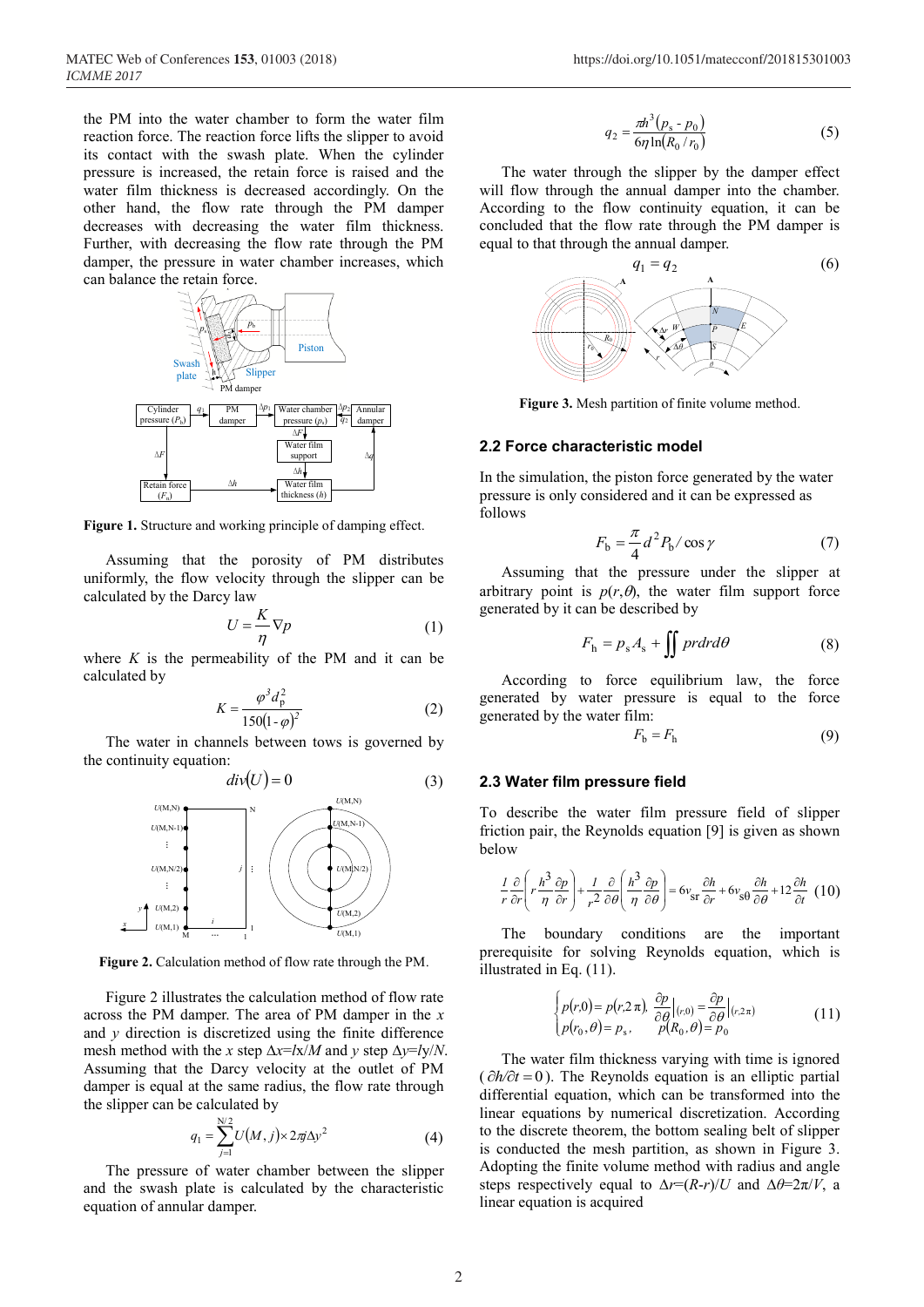$$
\left(r_N \frac{h_N^3}{\eta} \frac{p_N - p_P}{\Delta r} - r_N \frac{h_N^3}{\eta} \frac{p_P - p_S}{\Delta r}\right) \times 2\Delta \theta
$$
\n
$$
+ \left(\frac{I}{r_E} \frac{h_E^3}{\eta} \frac{p_E - p_P}{\Delta \theta} - \frac{I}{r_W} \frac{h_W^3}{\eta} \frac{p_P - p_W}{\Delta \theta}\right) \times 2\Delta r
$$
\n
$$
= (6v_{sr}r)_P (h_N - h_S) \times 2\Delta \theta + (6v_{sg})_P (h_E - h_W) \times \frac{r_N^2 - r_S^2}{2}
$$
\n(12)

Gauss-Seidel over-relaxation iteration method is adopted to solve the linear equation. In order to judge whether the iteration result meets the precision requirement, the relative error of pressure is defined

$$
\left| \frac{\sum p_p^{k+l} \cdot \sum p_p^k}{\sum p_p^{k+l}} \right| < \delta \tag{13}
$$

where  $\delta$  the relative error,  $\delta$ =0.001.

#### **2.4 Water film pressure field**

Figure 4 shows the coupling process of the simulation. Initially, the initial water film thickness  $h_0$  and the slipper with the PM damper are given. Adopting the water film thickness as an input, the water film pressure field can be acquired by solving the Reynolds equation and the damping effect model. To avoid the case of negative pressure, a negative pressure is equal to zero. The water film support force is calculated and the force equilibrium equations are solved. When the force imbalance occurs, the water film thickness is adjusted. If the force balance occurs, the simulation terminates. Finally, the water chamber pressure, water film pressure field and water film thickness are acquired.



Figure 4. Coupling process of simulation.

**Table 1.** Parameters used in the simulation.

| Category                  | Parameter                                                  | Value |
|---------------------------|------------------------------------------------------------|-------|
| Geometrical<br>parameters | Swash plate angle, $\gamma$ ( $\degree$ )                  | 15    |
|                           | Inside radius of the slipper<br>sealing surface, $r_0$ (m) | 0.01  |
|                           | Outer radius of the slipper<br>sealing surface, $R_0(m)$   | 0.013 |
|                           | Pitch radius of cylinder, $R(m)$                           | 0.043 |
|                           | Diameter of the piston, $d(m)$                             | 0.023 |
| Operating<br>parameters   | Chamber pressure, $p_h(MPa)$                               | 14    |
|                           | Rotation speed, $n(r/min)$                                 | 750   |
| PM parameters             | Porosity of the PM, $\varphi$ (-)                          | 0.25  |

### **3 Simulation results**

### **3.1 Damping effect of PM**

The parameters used in the simulation are shown in Table 1, including geometrical parameters, operating parameters and PM parameters. Damping effect of PM is investigated at piston pressure of 14MPa. When analyzing the pressure variation with porosity, diameter and length respectively equal to 0.7, 8 mm and 10mm, the pressure is shown to be symmetric in angular direction due to the parallelism between swash plate and slipper. The results found by simulation are shown in Figure 5(a). The pressure decreases from inside out, because the angular force can produce movement of flow in angular direction. Figure 5(b) illustrates a twodimensional cross sectional cut through *y*=0 position of Figure 5(a). It can be seen that the value of the pressure along the water chamber is approximately constant (13.69MPa) and the pressure loss is 0.31MPa. It indicates that the water can flow through the PM damper which generates the pressure loss. The pressure distributes uniformly along the sealing surface and the growth rate from external to internal is a constant (4.64MPa/mm). In addition, the water film thickness is about 7.41μm. It can be concluded that water film lubrication can be formed with adopting slipper installed the PM damper when the parameter is reasonably designed.



**Figure 5.** Pressure distribution of sealing surface under piston pressure of 14 MPa.

### **3.2 Effect of length on the water film thickness**

According to the Darcy law, the length of PM damper has great influence on the water velocity into changing the leakage. Figure 6 illustrates the effect of water film thickness at different porosity. As shown in the figures, the water film thickness varies with the length of PM damper. When the length of PM damper increases, the water film thickness will decrease, which indicates that the lubrication becomes poor. In particular, the water film thickness is less than 2μm when the porosity is 0.1. In addition, at different length of PM damper, the attenuation velocity of the water film thickness with increasing length of PM damper is different. Taking Figure 6(a) as an example, the water film thickness will decrease rapidly when the length of PM damper is less than 6mm. But when the length of PM damper is larger than 6mm, the water film thickness begins to decreases slowly. The results indicate that the water film is sensitive to the lower length of PM damper. However, the lower length will decrease its strength of PM damper.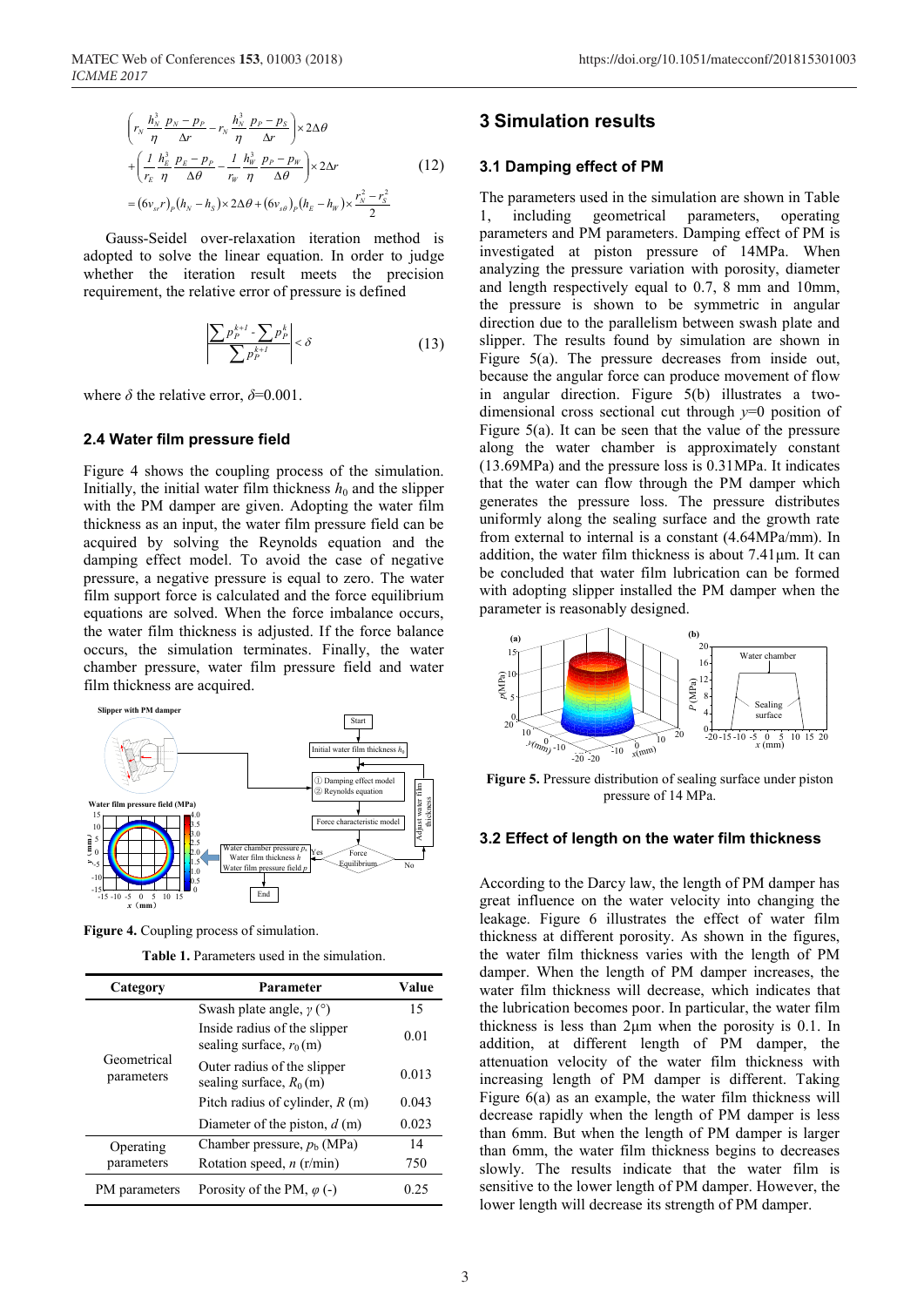

**Figure 6.** Effect of length on the water film thickness at different porosity: (a)  $\varphi=0.1$ , (b)  $\varphi=0.3$ , (c)  $\varphi=0.5$ , (d)  $\varphi=0.7$ .



**Figure 7.** Leakage varying with the length ( $\varphi$ =0.5).

In addition, the leakage will be produced when the slipper with PM adopted. Effect of length of PM damper on the leakage at porosity of 0.5 is illustrated in Figure 6. The leakage is different at different length of PM damper. When the length of PM damper is raised, the leakage will reduce. The attenuation degree is divided into two parts: high attenuation and low attenuation. For example, at the diameter of PM damper of 18 mm, the leakage decreases from 1.58 L/min to 0.26 L/min when the length of PM damper increases from 2 mm to 6 mm. But when the length of PM damper is above 6 mm, the leakage begins to decrease slowly and it maintains at 0.05 L/min.

#### **3.3 Effect of diameter on the water film thickness**

Figure 8 shows the relationship between the leakage and the diameter of PM damper. It can be seen that the water film thickness increases linearly with increasing diameter of PM damper, no matter what the porosity. As shown in the Figure 8(c), with the porosity and length of PM damper respectively equal to 0.5 mm and 2 mm, the water film thickness will increase from 7.13 μm to 9.88 μm, when the length of PM damper increases from 1 mm to 18 mm. The growth rate is 0.136 μm/mm and it is basically a constant. In order to ensure the contact area between the slipper and piston, the diameter of PM damper cannot be too large. For the slipper in this study, the diameter is considered to be smaller than 10 mm.



**Figure 8.** Effect of diameter on the water film thickness at different porosity: (a)  $\varphi=0.1$ , (b)  $\varphi=0.3$ , (c)  $\varphi=0.5$ , (d)  $\varphi=0.7$ .



**Figure 9.** Leakage varying with the diameter  $(\varphi=0.5)$ .